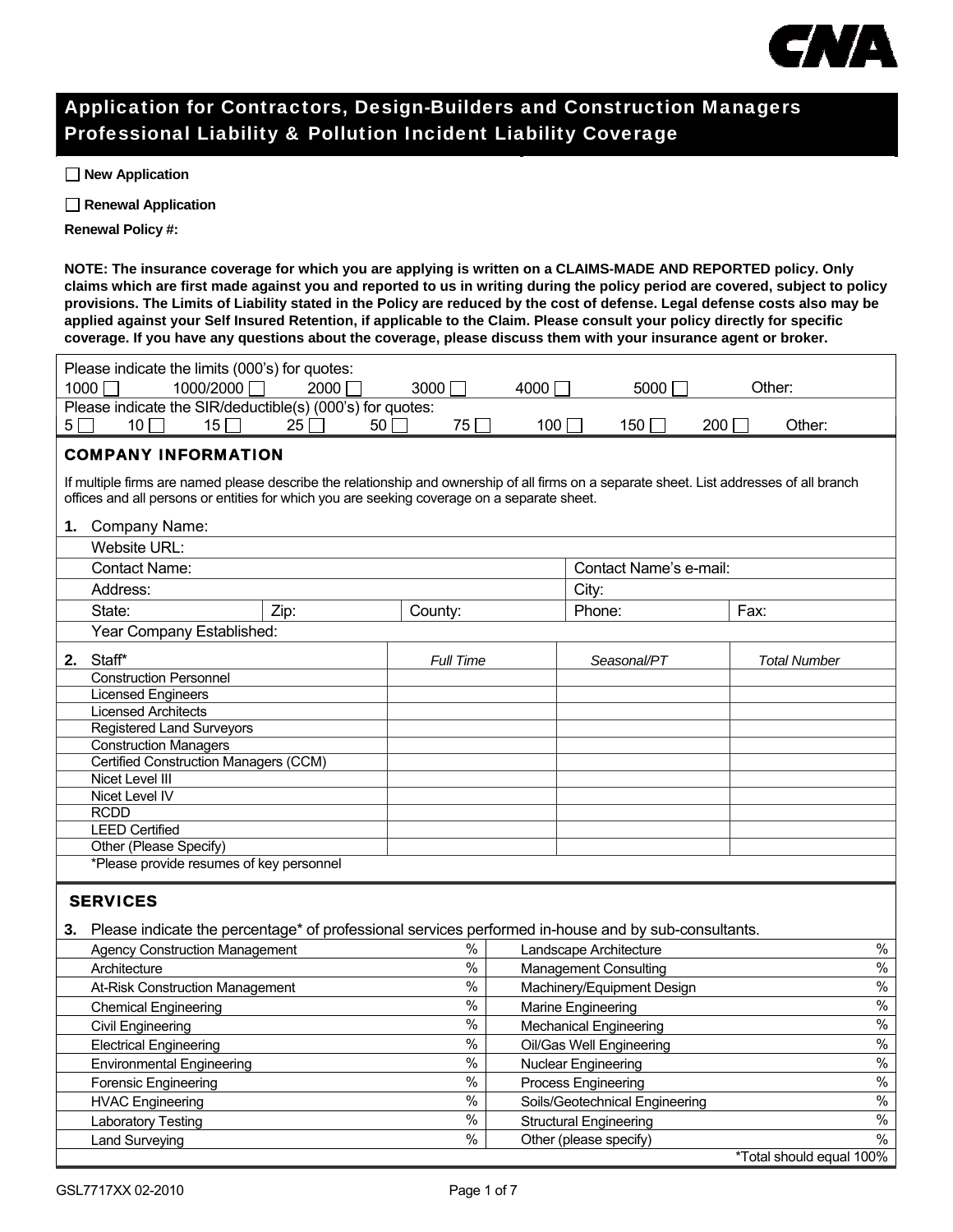## **4.** Company Operations: Describe the nature of company operations or provide the company website or brochure. **5.** Is the company a General Contractor?  $\Box Y \Box N$  Is the company a Specialty Contractor?  $\Box Y \Box N$ **6.** Report all revenue generated by every entity to be listed as a Named Insured broken down by the following contract types/activities **Reporting Periods**  *Past 12 Months Estimate For Next 12 Months*  From: / To: / From: / To: / Types of Contracts/Activities **Estimated** Construction Values | Professional Fees **Estimated** Construction Values | Professional Fees **A. Design Only**—perform design services only with no contractual obligations for construction or construction management (CM) \$ \$ \$ \$ **B. Construction Only** perform as general or specialty contractor with no contractual obligations for design or agency CM services  $\sim$  5  $\sim$  5  $\sim$  5  $\sim$  5  $\sim$  5  $\sim$  5  $\sim$ **C. Agency CM**—provide project administration and management services as agent of owner but hold no design or construction subcontracts (If applies, please complete question 7) \$ \$ | \$ | \$ | \$ **D. At-Risk CM**—provide agency CM services during preconstruction and selfperform or hold and manage all construction subcontracts during construction \$ \$ | \$ | \$ | \$ **E. Design-Build w/In-House Design**—assume contractual obligation for design and construction where design is performed by in-house employees \$ \$ \$ \$ **F. Design-Build w/Subcontracted Design** assume contractual obligation for design and construction where design is subcontracted to an outside firm/individual. \$ \$ \$ \$ **G. Projects insured by specific project policies.**  (Attach details – carrier, limits of liability, construction values per project.) \$ \$ | \$ | \$ | \$ **H. Other**—revenue generated from sources other than the above contract types/activities (Please describe) \$ \$ \$ \$

OPERATIONS AND ACCOUNTING YEAR INFORMATION

**TOTALS:** | \$ \$ | \$ \$ | \$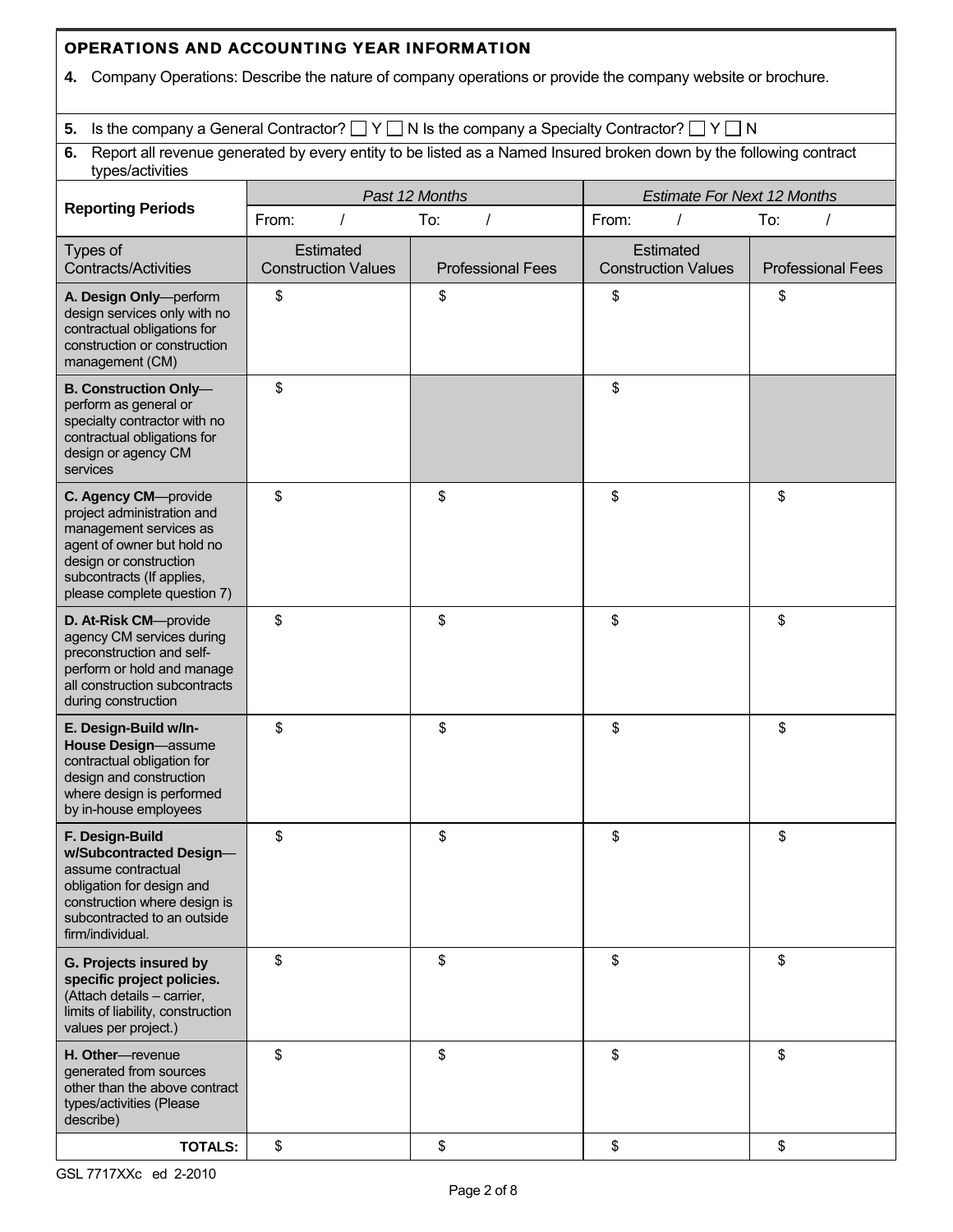| 7. | If firm renders Agency Construction Management Services, please identify the service types and %.                            |                                  |                                                       |                                   |               |                                                                                                                       |               |  |
|----|------------------------------------------------------------------------------------------------------------------------------|----------------------------------|-------------------------------------------------------|-----------------------------------|---------------|-----------------------------------------------------------------------------------------------------------------------|---------------|--|
|    | <b>Budgeting</b>                                                                                                             | $\frac{1}{2}$<br>Code Compliance |                                                       |                                   |               | $\%$                                                                                                                  |               |  |
|    | Commissioning                                                                                                                |                                  | $\frac{0}{6}$                                         | <b>Constructibility Review</b>    |               |                                                                                                                       | $\frac{0}{6}$ |  |
|    | $\frac{0}{6}$<br><b>Construction Observation</b><br><b>Cost Estimating</b>                                                   |                                  |                                                       |                                   | $\frac{0}{6}$ |                                                                                                                       |               |  |
|    | $\frac{0}{6}$<br><b>Facility Management</b>                                                                                  |                                  |                                                       | <b>Obtaining/Evaluating Risks</b> |               |                                                                                                                       | $\frac{0}{0}$ |  |
|    | <b>Preparing Contracts</b>                                                                                                   |                                  | $\frac{0}{6}$                                         | Program Management                |               |                                                                                                                       | $\frac{0}{6}$ |  |
|    | <b>Schedule Coordination</b>                                                                                                 |                                  | $\frac{1}{2}$                                         | Value Engineering                 |               |                                                                                                                       | $\frac{0}{6}$ |  |
|    | Other                                                                                                                        |                                  | $\frac{1}{2}$                                         |                                   |               |                                                                                                                       |               |  |
| 8. | What percentage of your subcontracted design work is performed by sub-consultants who:                                       |                                  |                                                       |                                   |               |                                                                                                                       |               |  |
|    | Are uninsured?                                                                                                               |                                  |                                                       |                                   |               |                                                                                                                       | $\%$          |  |
|    | Carry professional liability limits less than \$1,000,000?                                                                   |                                  |                                                       |                                   |               |                                                                                                                       | $\%$          |  |
|    | Carry professional liability limits of \$1,000,000 or greater?                                                               |                                  |                                                       |                                   |               |                                                                                                                       | $\frac{0}{0}$ |  |
| 9. |                                                                                                                              |                                  |                                                       |                                   |               | Indicate the approximate percentage of your total professional fees in question 6, if any, derived from the following |               |  |
|    | categories.                                                                                                                  |                                  |                                                       |                                   |               |                                                                                                                       |               |  |
|    | Air Emissions Testing or Evaluation                                                                                          |                                  | $\frac{1}{2}$                                         |                                   |               | Foundation, Sheeting, and Shoring Design                                                                              | $\frac{8}{6}$ |  |
|    | Home/Commercial Inspections                                                                                                  |                                  |                                                       |                                   |               |                                                                                                                       |               |  |
|    | Properties for Prospective Buyers or                                                                                         |                                  |                                                       |                                   |               | Continuing Service, Maintenance, or                                                                                   |               |  |
|    | Lenders (including mold)                                                                                                     |                                  | %                                                     | <b>Inspection Contracts</b>       |               |                                                                                                                       | %             |  |
|    | Permitting or Monitoring Related to                                                                                          |                                  |                                                       |                                   |               | Ground Testing/Surveys - Including Soil                                                                               |               |  |
|    | <b>Hazardous Waste</b>                                                                                                       |                                  | %                                                     |                                   |               | <b>Testing or Subsurface Conditions</b>                                                                               | %             |  |
|    |                                                                                                                              |                                  |                                                       |                                   |               | Asbestos Abatement, Evaluation or                                                                                     |               |  |
|    | Lead Paint Testing or Evaluation                                                                                             |                                  | $\%$                                                  | Monitoring*                       |               |                                                                                                                       | %             |  |
|    | Emergency Response or Clean Up*                                                                                              |                                  | $\%$                                                  |                                   |               | *Please provide a description and the extent of the<br>noted services on a separate sheet.                            |               |  |
|    |                                                                                                                              |                                  |                                                       |                                   |               |                                                                                                                       |               |  |
|    | <b>PROJECTS</b>                                                                                                              |                                  |                                                       |                                   |               |                                                                                                                       |               |  |
|    | 10. Please provide a breakdown of the firm's project types into the following categories.*                                   |                                  |                                                       |                                   |               |                                                                                                                       |               |  |
|    | <b>Airport Facilities (except</b>                                                                                            |                                  |                                                       |                                   |               |                                                                                                                       |               |  |
|    | terminals)                                                                                                                   | %                                | Hotels/Motels                                         |                                   | %             | Petro/Chemical                                                                                                        | $\%$          |  |
|    | <b>Airport Terminals</b>                                                                                                     | $\%$                             | Houses/Single Family Residential                      |                                   | $\%$          | Potable Water Systems                                                                                                 | $\%$          |  |
|    | <b>Amusement Rides</b>                                                                                                       | $\%$                             | <b>Industrial Waste Treatment</b>                     |                                   | $\%$          | Recreation/Sports                                                                                                     | $\%$          |  |
|    | Apartments                                                                                                                   | $\%$                             | Jails/Justice                                         |                                   | $\%$          | Roads/Highways                                                                                                        | $\%$          |  |
|    | <b>Assisted Living Facilities</b>                                                                                            | $\%$                             | Landfills/Solid Waste Facilities                      |                                   | $\%$          | Schools/Colleges                                                                                                      | $\%$          |  |
|    |                                                                                                                              |                                  |                                                       |                                   |               | Shopping Centers/Retail/                                                                                              |               |  |
|    | <b>Bridges</b>                                                                                                               | %                                | Libraries                                             |                                   | $\%$          | Restaurants                                                                                                           | $\%$          |  |
|    | Churches/Religious                                                                                                           | $\%$                             | Manufacturing/Industrial                              |                                   | %             | Storm Water Systems                                                                                                   | $\%$          |  |
|    | Condos/Co-ops                                                                                                                | $\%$                             | <b>Mass Transit</b>                                   |                                   | %             | Tunnels                                                                                                               | $\%$          |  |
|    | Convention                                                                                                                   | %                                | Multi-family Residential excl.                        |                                   | $\%$          |                                                                                                                       |               |  |
|    | Centers/Arenas/Stadiums                                                                                                      | $\frac{0}{0}$                    | Condos                                                |                                   | $\%$          | Warehouses                                                                                                            | %<br>$\%$     |  |
|    | Dams                                                                                                                         | $\%$                             | Nuclear/Atomic                                        |                                   | $\%$          | <b>Water/Sewer Pipelines</b>                                                                                          | $\%$          |  |
|    | Dormitories                                                                                                                  | $\%$                             | Office Buildings/Banks                                |                                   | $\%$          | Water/Wastewater Treatment                                                                                            | $\%$          |  |
|    | <b>Environmental Remediation</b><br>Harbors/Piers/Ports                                                                      | $\%$                             | <b>Parking Structures</b><br>Parks/Playgrounds/ Pools |                                   | $\%$          | Utilities (Gas, Electric, Steam)<br>Other (specify)                                                                   | $\%$          |  |
|    | Hospitals/Health Care                                                                                                        | $\%$                             | Other (specify)                                       |                                   | $\%$          | Other (specify)                                                                                                       | $\%$          |  |
|    |                                                                                                                              |                                  |                                                       |                                   |               |                                                                                                                       |               |  |
|    |                                                                                                                              |                                  |                                                       |                                   |               | *Total should equal 100%                                                                                              |               |  |
|    | 11. Please provide total construction values for each of the past 5 years.                                                   |                                  |                                                       |                                   |               |                                                                                                                       |               |  |
|    | <b>Total Construction Values</b>                                                                                             |                                  |                                                       |                                   |               | Year                                                                                                                  |               |  |
| \$ |                                                                                                                              |                                  |                                                       |                                   |               |                                                                                                                       |               |  |
| \$ |                                                                                                                              |                                  |                                                       |                                   |               |                                                                                                                       |               |  |
| \$ |                                                                                                                              |                                  |                                                       |                                   |               |                                                                                                                       |               |  |
| \$ |                                                                                                                              |                                  |                                                       |                                   |               |                                                                                                                       |               |  |
| \$ |                                                                                                                              |                                  |                                                       |                                   |               |                                                                                                                       |               |  |
|    | 12. On a separate sheet, please list your 5 largest projects in terms of construction value during the past 3 years. Provide |                                  |                                                       |                                   |               |                                                                                                                       |               |  |
|    | name, location, type, client, nature of services rendered and status.                                                        |                                  |                                                       |                                   |               |                                                                                                                       |               |  |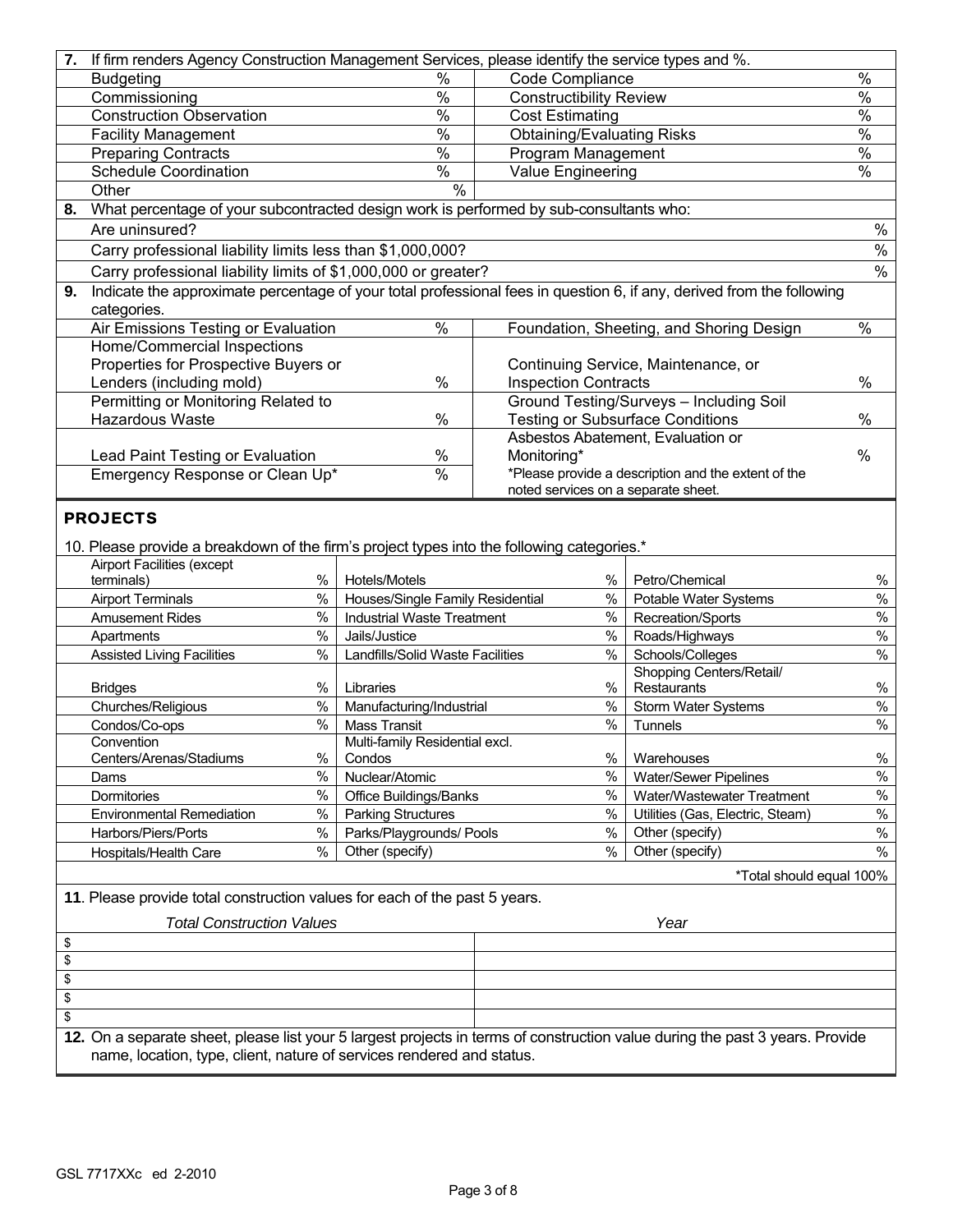| <b>CLIENTS</b>                                        |                                                                                                                                                                                                                                                                             |                         |                                                              |                 |           |                                                                                                                      |                     |  |  |
|-------------------------------------------------------|-----------------------------------------------------------------------------------------------------------------------------------------------------------------------------------------------------------------------------------------------------------------------------|-------------------------|--------------------------------------------------------------|-----------------|-----------|----------------------------------------------------------------------------------------------------------------------|---------------------|--|--|
|                                                       |                                                                                                                                                                                                                                                                             |                         |                                                              |                 |           | 13. Please indicate the approximate percentage of services rendered for each of the following categories of clients: |                     |  |  |
|                                                       | Design Professionals                                                                                                                                                                                                                                                        | $\%$                    | <b>Real Estate Developers</b><br>Owners Who Act As their Own |                 | %         | <b>Federal Government</b>                                                                                            | $\%$                |  |  |
| Financial                                             |                                                                                                                                                                                                                                                                             | $\%$<br><b>Builders</b> |                                                              |                 | $\%$      | Foreign Government<br>State or Local                                                                                 | %                   |  |  |
|                                                       | <b>General Contractors</b>                                                                                                                                                                                                                                                  | %                       | Institutional Entities (Non-Public)                          |                 | %         | Governments                                                                                                          | %                   |  |  |
|                                                       | <b>Commercial Entities</b><br>Other (specify)                                                                                                                                                                                                                               | %<br>%                  | Manufacturing/Industrial<br>Other (specify):                 |                 | $\%$<br>% | <b>Local Governments</b><br>Other (specify):                                                                         | %<br>%              |  |  |
|                                                       |                                                                                                                                                                                                                                                                             |                         |                                                              |                 |           |                                                                                                                      |                     |  |  |
|                                                       | 14. Was more than 50% of all your total project volume derived from a single client or contract? $\Box$ Y $\Box$ N<br>If yes, specify client, projects, contract form(s), describe all services rendered and indicate how long you expect this<br>relationship to continue. |                         |                                                              |                 |           |                                                                                                                      |                     |  |  |
|                                                       | 15. Approximately what percentage of your total project volume is derived from repeat clients?                                                                                                                                                                              |                         |                                                              |                 |           | %                                                                                                                    |                     |  |  |
|                                                       | RISK MANAGEMENT AND LOSS PREVENTION                                                                                                                                                                                                                                         |                         |                                                              |                 |           |                                                                                                                      |                     |  |  |
|                                                       | 16. What percentage of your staff is familiar and charged with implementing your firm's written in-house<br>quality management procedures?                                                                                                                                  |                         |                                                              |                 |           |                                                                                                                      | %                   |  |  |
|                                                       | 17. What percentage of your firm's projects utilize an automated master specification system?                                                                                                                                                                               |                         |                                                              |                 |           |                                                                                                                      | $\%$                |  |  |
|                                                       | 18. What percentage of your firm's projects utilize a model-based technology linked to a database of<br>project information such as Building Information Modeling (BIM)?                                                                                                    |                         |                                                              |                 |           |                                                                                                                      | $\%$                |  |  |
|                                                       | 19. A. What percentage of your firm's staff have attended, during the last 12 months, a Risk                                                                                                                                                                                |                         |                                                              |                 |           |                                                                                                                      | $\%$                |  |  |
|                                                       | Management Seminar presented by Victor O. Schinnerer & Company, Inc.?<br>B. What percentage of eligible staff has completed the Voluntary Education Program (VEP) Level I?<br>$\%$                                                                                          |                         |                                                              |                 |           |                                                                                                                      |                     |  |  |
|                                                       | What percentage of eligible staff has completed the VEP Level II?<br>$\%$                                                                                                                                                                                                   |                         |                                                              |                 |           |                                                                                                                      |                     |  |  |
|                                                       | C. Does your firm have an in-house program of continuing education for professional employees?<br>This would include attendance at AGC/AIA/CMAA/DBIA/NSPE/PEPP sponsored seminars and                                                                                       |                         |                                                              |                 |           |                                                                                                                      |                     |  |  |
|                                                       | similar functions.<br>Y<br>  N                                                                                                                                                                                                                                              |                         |                                                              |                 |           |                                                                                                                      |                     |  |  |
|                                                       | D. What percentage of your firm's professional employees have had at least six hours of continuing<br>$\frac{0}{0}$<br>education in the past 12 months?                                                                                                                     |                         |                                                              |                 |           |                                                                                                                      |                     |  |  |
|                                                       | E. Does your firm attend IRMI seminars?                                                                                                                                                                                                                                     |                         |                                                              |                 |           |                                                                                                                      | Y<br>$\overline{N}$ |  |  |
|                                                       | 20. A. What percentage of your firm's projects use a written contract? (Describe the circumstances                                                                                                                                                                          |                         |                                                              |                 |           |                                                                                                                      | $\%$                |  |  |
|                                                       | when oral agreements were used and how payment was obtained on a separate sheet.)<br>B. What percentage of your firm's professional services are rendered under AGC, AIA, CMAA,                                                                                             |                         |                                                              |                 |           |                                                                                                                      |                     |  |  |
| $\%$<br>Consensus Documents, DBIA or EJCDC documents? |                                                                                                                                                                                                                                                                             |                         |                                                              |                 |           |                                                                                                                      |                     |  |  |
|                                                       | C. If non-standard contracts or modified AGC, AIA, CMAA, Consensus Documents, DBIA or EJCDC<br>contracts or "letter" agreements are used, are they reviewed by your firm's legal counsel for liability                                                                      |                         |                                                              |                 |           |                                                                                                                      |                     |  |  |
|                                                       | implications prior to signing?<br>N<br>Y                                                                                                                                                                                                                                    |                         |                                                              |                 |           |                                                                                                                      |                     |  |  |
|                                                       | 21. On what percentage of your firm's projects do you engage in a pre-project planning process that<br>%<br>results in a project definition document on projects where the firm provides professional services?                                                             |                         |                                                              |                 |           |                                                                                                                      |                     |  |  |
|                                                       | 22. On what percentage of your firm's projects do you engage in a documented constructability review                                                                                                                                                                        |                         |                                                              |                 |           |                                                                                                                      |                     |  |  |
|                                                       | $\%$<br>process during project design?                                                                                                                                                                                                                                      |                         |                                                              |                 |           |                                                                                                                      |                     |  |  |
|                                                       | 23. On projects in which you perform construction contract administration services, what percentage do<br>you maintain a documented submittal or shop drawing log indicating as planned dates, actual dates of                                                              |                         |                                                              |                 |           |                                                                                                                      |                     |  |  |
|                                                       | %<br>receipt and dates of response?                                                                                                                                                                                                                                         |                         |                                                              |                 |           |                                                                                                                      |                     |  |  |
|                                                       | 24. On what percentage of your projects with sub-consultants providing professional design or                                                                                                                                                                               |                         |                                                              |                 |           |                                                                                                                      |                     |  |  |
|                                                       | construction management services do you receive both a written agreement and insurance certificates<br>%<br>evidencing general liability and professional liability coverages?                                                                                              |                         |                                                              |                 |           |                                                                                                                      |                     |  |  |
|                                                       | 25. Who from your firm should receive Schinnerer's risk management publications, Guidelines for Improving Practice?<br>Name and Title:                                                                                                                                      |                         |                                                              |                 |           |                                                                                                                      |                     |  |  |
|                                                       | E-mail:                                                                                                                                                                                                                                                                     |                         |                                                              |                 |           |                                                                                                                      |                     |  |  |
|                                                       | 26. Please indicate professional society memberships and percentage of professional staff as members:<br>Associated General Contractors of America                                                                                                                          |                         |                                                              |                 |           | The American Institute of Architects                                                                                 |                     |  |  |
|                                                       | Design Build Institute of America                                                                                                                                                                                                                                           |                         | %<br>%                                                       |                 |           | American Consulting Engineers Council                                                                                | %<br>%              |  |  |
|                                                       | Associated Builders and Contractors                                                                                                                                                                                                                                         |                         | %                                                            |                 |           | Construction Management Association of America                                                                       | %                   |  |  |
|                                                       | Mechanical Contractors of America<br>National Society of Professional Engineers                                                                                                                                                                                             |                         | %<br>%                                                       |                 |           | Independent Electrical Contractors<br>American Society of Landscape Architects                                       | %<br>%              |  |  |
|                                                       | Other (specify)                                                                                                                                                                                                                                                             |                         | %                                                            | Other (specify) |           |                                                                                                                      | %                   |  |  |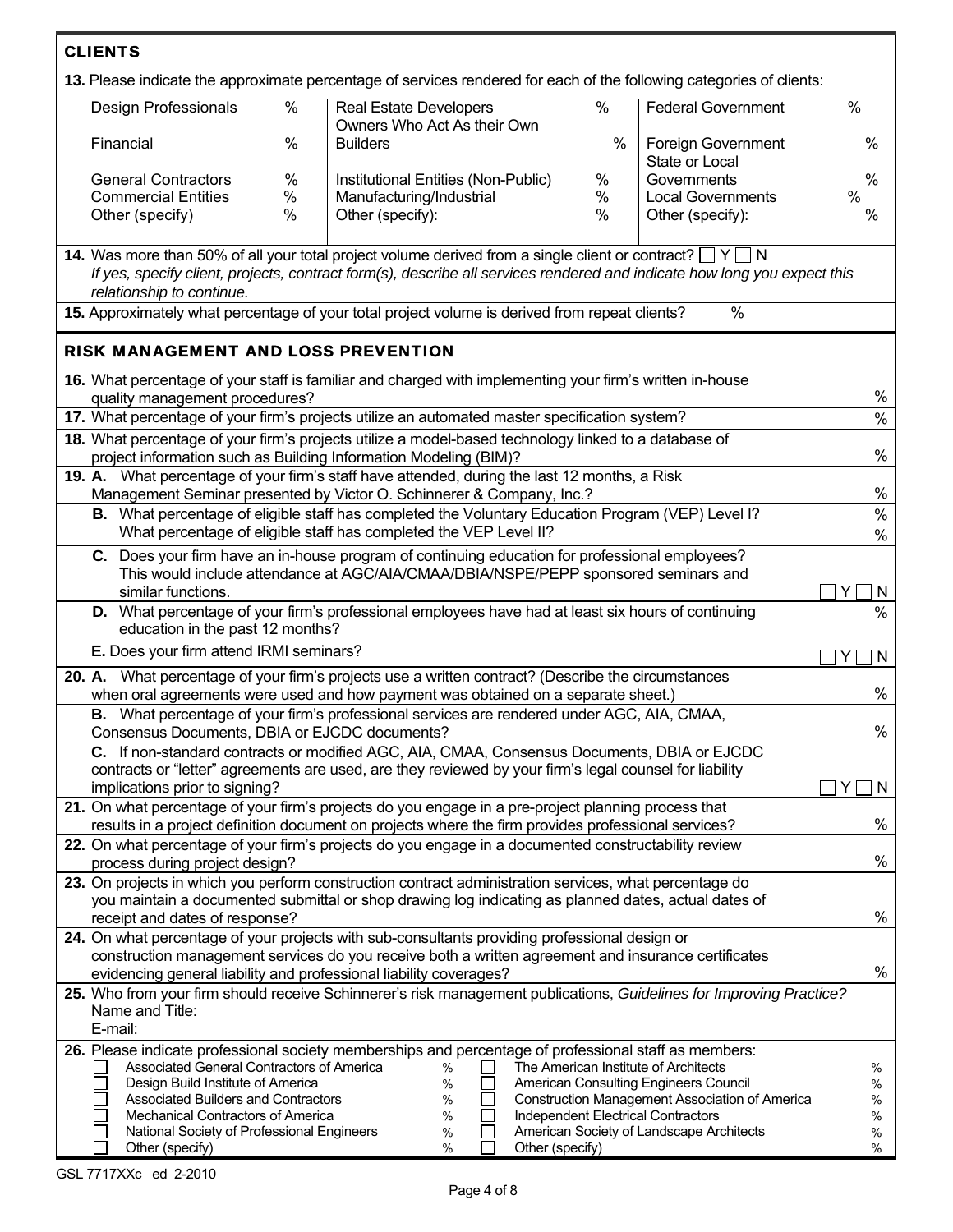|                                                                                                                                                                                                        | <b>BUSINESS INFORMATION</b>                                                                                                                                                                                                                                                                                                |                                                                                                                                                                                                                                |                    |              |  |  |  |  |
|--------------------------------------------------------------------------------------------------------------------------------------------------------------------------------------------------------|----------------------------------------------------------------------------------------------------------------------------------------------------------------------------------------------------------------------------------------------------------------------------------------------------------------------------|--------------------------------------------------------------------------------------------------------------------------------------------------------------------------------------------------------------------------------|--------------------|--------------|--|--|--|--|
|                                                                                                                                                                                                        |                                                                                                                                                                                                                                                                                                                            | If the response is "yes" to any question in this section, please provide details on a separate sheet.                                                                                                                          |                    |              |  |  |  |  |
|                                                                                                                                                                                                        | 27. A. Does your company or any principal, partner, officer, director or shareholder or an immediate family<br>Y<br>member of any such person have more than a 25% combined ownership interest or act as the managing<br>partner in any entity or project for which professional services have been or are to be rendered? |                                                                                                                                                                                                                                |                    |              |  |  |  |  |
|                                                                                                                                                                                                        | director, shareholder or employee?                                                                                                                                                                                                                                                                                         | B. Does your company render services on behalf of any other entity in which any principal, partner,<br>officer, director or shareholder or an immediate family member of such person is a partner, officer,                    |                    | N            |  |  |  |  |
|                                                                                                                                                                                                        | listed on this application?                                                                                                                                                                                                                                                                                                | C. Is your company controlled, owned by, or does your company control or own, any other entity not                                                                                                                             |                    | N<br>Y       |  |  |  |  |
|                                                                                                                                                                                                        | bankruptcy under a Chapter 7 or 11?                                                                                                                                                                                                                                                                                        | 28. Has your company or any predecessor or subsidiary company ever filed for or been in receivership or                                                                                                                        |                    | N<br>Y       |  |  |  |  |
|                                                                                                                                                                                                        | estate development?                                                                                                                                                                                                                                                                                                        | 29. Is your company or any subsidiary, predecessor or other organization related to you engaged in real                                                                                                                        |                    | ٦N<br>Y      |  |  |  |  |
|                                                                                                                                                                                                        |                                                                                                                                                                                                                                                                                                                            | 30. A. Has your company ever held or do you now hold a patent for any product or process?                                                                                                                                      |                    | N<br>Y       |  |  |  |  |
|                                                                                                                                                                                                        | patented production process?                                                                                                                                                                                                                                                                                               | B. Is your company engaged in the manufacture, sale or distribution of any product or process or                                                                                                                               |                    | N            |  |  |  |  |
|                                                                                                                                                                                                        | design and construction management services are performed?                                                                                                                                                                                                                                                                 | 31. Do you require evidence of professional liability insurance from all joint venture partners on projects where                                                                                                              |                    | $\mathsf{N}$ |  |  |  |  |
|                                                                                                                                                                                                        | attachment.                                                                                                                                                                                                                                                                                                                | 32. Please provide the name of your surety company and bonding capacity. If your firm is not bonded, please explain by                                                                                                         |                    |              |  |  |  |  |
|                                                                                                                                                                                                        |                                                                                                                                                                                                                                                                                                                            | 33. Please provide the following information for your current policies: (Applicants must carry General Liability and Umbrella<br>Liability Limits equal to or greater than the Professional Liability Limits being requested.) |                    |              |  |  |  |  |
|                                                                                                                                                                                                        | <b>Particulars</b>                                                                                                                                                                                                                                                                                                         | <b>General Liability</b>                                                                                                                                                                                                       | Umbrella Liability |              |  |  |  |  |
|                                                                                                                                                                                                        | <b>Insurer</b><br>a.                                                                                                                                                                                                                                                                                                       |                                                                                                                                                                                                                                |                    |              |  |  |  |  |
|                                                                                                                                                                                                        | <b>Policy Limits</b><br>b.                                                                                                                                                                                                                                                                                                 |                                                                                                                                                                                                                                |                    |              |  |  |  |  |
|                                                                                                                                                                                                        | <b>Policy Deductible</b><br>c.                                                                                                                                                                                                                                                                                             |                                                                                                                                                                                                                                |                    |              |  |  |  |  |
|                                                                                                                                                                                                        | <b>Effective Dates</b><br>d.                                                                                                                                                                                                                                                                                               |                                                                                                                                                                                                                                |                    |              |  |  |  |  |
|                                                                                                                                                                                                        |                                                                                                                                                                                                                                                                                                                            |                                                                                                                                                                                                                                |                    |              |  |  |  |  |
|                                                                                                                                                                                                        | Please provide the following:                                                                                                                                                                                                                                                                                              |                                                                                                                                                                                                                                |                    |              |  |  |  |  |
| <b>Current Workers Compensation Modifier:</b><br>$\%$<br>Five year General Liability Loss Ratio:<br>Please attach details regarding incurred or paid losses in excess of \$100,000 and/or open claims. |                                                                                                                                                                                                                                                                                                                            |                                                                                                                                                                                                                                |                    |              |  |  |  |  |
|                                                                                                                                                                                                        |                                                                                                                                                                                                                                                                                                                            |                                                                                                                                                                                                                                |                    |              |  |  |  |  |
|                                                                                                                                                                                                        |                                                                                                                                                                                                                                                                                                                            | <b>CONTRACTOR'S POLLUTION LIABILITY RISK INFORMATION</b>                                                                                                                                                                       |                    |              |  |  |  |  |
|                                                                                                                                                                                                        | services as an Agency Construction Manger.                                                                                                                                                                                                                                                                                 | Complete Questions 34 through 45 only if you are applying for Contractor's Pollution Liability Coverage or if your firm renders                                                                                                |                    |              |  |  |  |  |
|                                                                                                                                                                                                        | 34. Does your company have written policies and procedures for complying with OSHA health, safety, training<br>and medical monitoring requirements?<br>Y.<br>N                                                                                                                                                             |                                                                                                                                                                                                                                |                    |              |  |  |  |  |
|                                                                                                                                                                                                        | 35. Are personnel trained in the use of personal protective equipment?<br>Y.<br><sub>N</sub>                                                                                                                                                                                                                               |                                                                                                                                                                                                                                |                    |              |  |  |  |  |
|                                                                                                                                                                                                        | 36. Does your company have a health and safety officer or director who is a Certified Industrial Hygienist or<br>the equivalent?<br>$\Box$ N<br>ΥI                                                                                                                                                                         |                                                                                                                                                                                                                                |                    |              |  |  |  |  |
|                                                                                                                                                                                                        | 37. Does your company have a written health and safety manual?                                                                                                                                                                                                                                                             |                                                                                                                                                                                                                                |                    |              |  |  |  |  |
|                                                                                                                                                                                                        | When was it last updated?<br>-IN<br>ΥI<br>38. Are site-specific health and safety plans prepared for all projects involving known or possible toxic                                                                                                                                                                        |                                                                                                                                                                                                                                |                    |              |  |  |  |  |
|                                                                                                                                                                                                        | substances?                                                                                                                                                                                                                                                                                                                |                                                                                                                                                                                                                                |                    |              |  |  |  |  |
| 39. Is there a health and safety audit program for both office and field practice?                                                                                                                     |                                                                                                                                                                                                                                                                                                                            |                                                                                                                                                                                                                                |                    |              |  |  |  |  |
|                                                                                                                                                                                                        | 40. Does your company carry Contractor's Pollution Liability coverage?<br>If yes, please provide the following information:                                                                                                                                                                                                |                                                                                                                                                                                                                                |                    |              |  |  |  |  |

**A.** Name of Insurer:

- **B.** Limit of Liability per claim: */* aggregate<br> **C.** Deductible/SIR/per claim / aggregate **C.** Deductible/SIR/per claim
- **D.** Retroactive date
- **E.** Annual Premium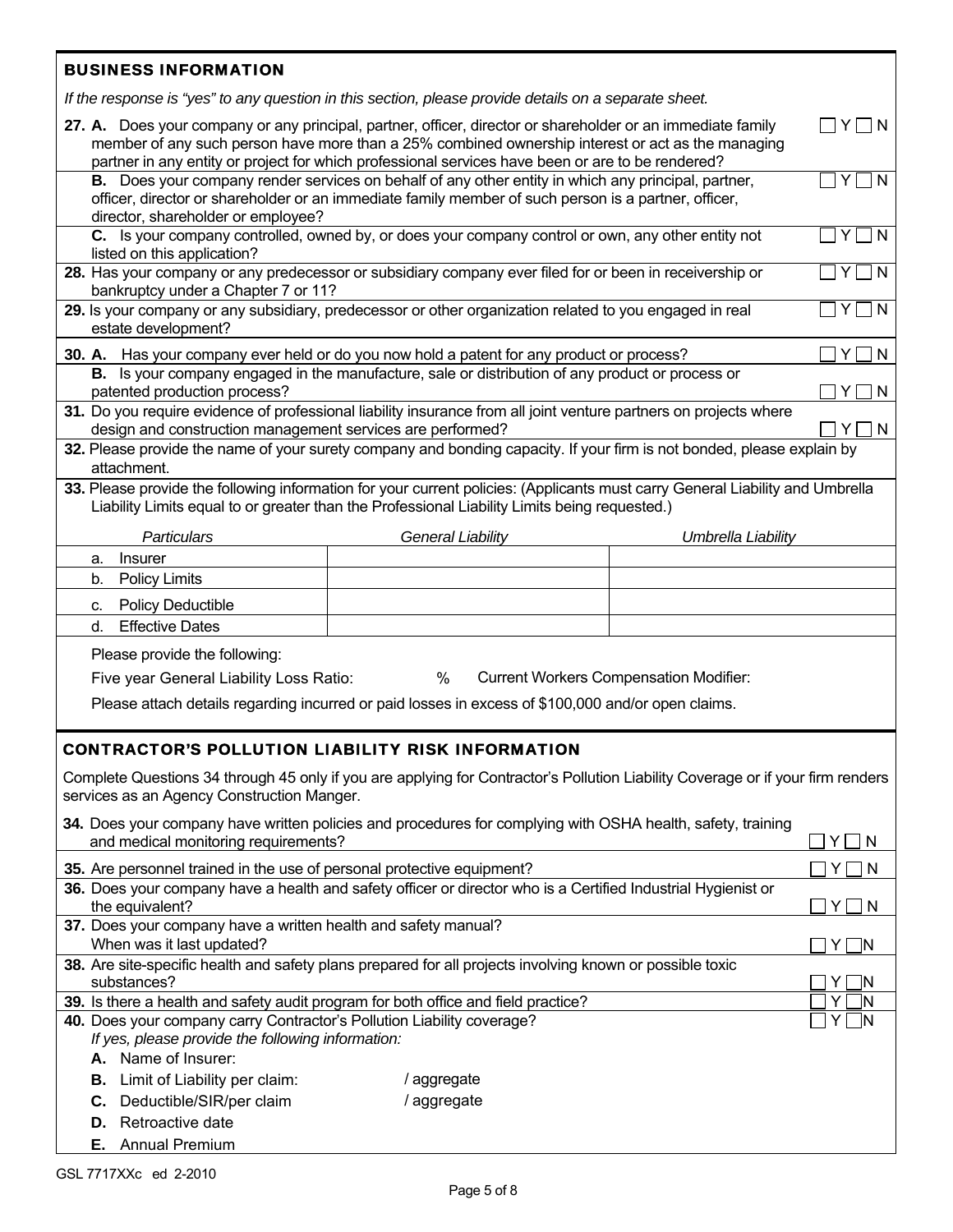| If the response is "yes" to any question in this section, please provide details on a separate sheet.                                                                                                                                                                                                                                                                                                                                  |                                                                                                                                                                                                                                                                                                                                       |    |                       |                                   |                                                                                      |       |             |
|----------------------------------------------------------------------------------------------------------------------------------------------------------------------------------------------------------------------------------------------------------------------------------------------------------------------------------------------------------------------------------------------------------------------------------------|---------------------------------------------------------------------------------------------------------------------------------------------------------------------------------------------------------------------------------------------------------------------------------------------------------------------------------------|----|-----------------------|-----------------------------------|--------------------------------------------------------------------------------------|-------|-------------|
| 41. Does your company or any related company own or lease any licensed waste TSD facility or landfill?<br>N<br>Y.                                                                                                                                                                                                                                                                                                                      |                                                                                                                                                                                                                                                                                                                                       |    |                       |                                   |                                                                                      |       |             |
| 42. Is your company ever responsible for removing or transporting waste from job sites. If yes, please include<br>how often and job types.<br>N<br>Y.                                                                                                                                                                                                                                                                                  |                                                                                                                                                                                                                                                                                                                                       |    |                       |                                   |                                                                                      |       |             |
|                                                                                                                                                                                                                                                                                                                                                                                                                                        |                                                                                                                                                                                                                                                                                                                                       |    |                       |                                   |                                                                                      |       |             |
| 43. Does your company subcontract the disposal and/or transportation of waste?<br>If yes, do you require the subcontractor to name you as an additional insured on their pollution liability<br>N<br>policy?<br>N<br>Y.                                                                                                                                                                                                                |                                                                                                                                                                                                                                                                                                                                       |    |                       |                                   |                                                                                      |       |             |
|                                                                                                                                                                                                                                                                                                                                                                                                                                        | 44. Is your company ever responsible for selecting and contracting with the TSD facility?                                                                                                                                                                                                                                             |    |                       |                                   |                                                                                      |       | Y<br>N      |
|                                                                                                                                                                                                                                                                                                                                                                                                                                        | 45. On a separate sheet of paper, please describe how your company handles job site waste in terms of the temporary<br>storage and the protection from the weather.                                                                                                                                                                   |    |                       |                                   |                                                                                      |       |             |
|                                                                                                                                                                                                                                                                                                                                                                                                                                        | <b>NEW APPLICANT INFORMATION</b>                                                                                                                                                                                                                                                                                                      |    |                       |                                   |                                                                                      |       |             |
|                                                                                                                                                                                                                                                                                                                                                                                                                                        | Professional Liability and/or Pollution Liability Claim Information                                                                                                                                                                                                                                                                   |    |                       |                                   |                                                                                      |       |             |
|                                                                                                                                                                                                                                                                                                                                                                                                                                        | 46. Have any claims been made or legal action been brought in the past ten years (or made earlier and still<br>pending) against your firm, its predecessor(s) or any past or present principal, partner, officer, director,<br>shareholder or employee? If yes, provide the following information for each claim on a separate sheet: |    |                       |                                   |                                                                                      |       | Y.<br>- I N |
| А.                                                                                                                                                                                                                                                                                                                                                                                                                                     | Date of claim                                                                                                                                                                                                                                                                                                                         | Е. |                       | Insurance company reserve, if any |                                                                                      |       |             |
| В.                                                                                                                                                                                                                                                                                                                                                                                                                                     | <b>Claimant or Plaintiff</b>                                                                                                                                                                                                                                                                                                          |    |                       |                                   | Defense attorney's or insurance company's evaluation of exposure/potential liability |       |             |
|                                                                                                                                                                                                                                                                                                                                                                                                                                        | C. Allegations                                                                                                                                                                                                                                                                                                                        | G. |                       |                                   | Defense and indemnity paid to date and status (open/closed)                          |       |             |
|                                                                                                                                                                                                                                                                                                                                                                                                                                        | D. Demand or amount of claims                                                                                                                                                                                                                                                                                                         | Н. | Deductible applicable |                                   |                                                                                      |       |             |
| 47. After complete investigation and inquiry, do any of the principals, partners, officers, directors, members,<br>shareholders, employees, or insurance managers have knowledge of any act, error, omission, fact,<br>incident, situation, unresolved job dispute (including owner-contractor disputes), accident, or any other<br>circumstance that is or could be the basis for a claim under the proposed insurance policy?<br>1 N |                                                                                                                                                                                                                                                                                                                                       |    |                       |                                   |                                                                                      |       |             |
| If yes, on a separate sheet please give details of this situation, including name of project and claimant, dates, nature of<br>situation and amount of damages.                                                                                                                                                                                                                                                                        |                                                                                                                                                                                                                                                                                                                                       |    |                       |                                   |                                                                                      |       |             |
| Report knowledge of all such incidents to your current carrier prior to your current policy expiration.<br>The policy of insurance being applied for will not respond to incidents about which you had knowledge prior to the<br>effective date of the policy nor will coverage apply to any claim or circumstance identified or that should have been<br>identified in Questions 46 and 47 of this application.                       |                                                                                                                                                                                                                                                                                                                                       |    |                       |                                   |                                                                                      |       |             |
| 48. Has any insurer declined, cancelled or refused to renew any similar insurance for your firm or any<br>predecessor firm? (N/A in Missouri)<br>If yes, please give details.                                                                                                                                                                                                                                                          |                                                                                                                                                                                                                                                                                                                                       |    |                       |                                   |                                                                                      |       |             |
|                                                                                                                                                                                                                                                                                                                                                                                                                                        | 49. Do you or any subsidiary or predecessor company have any current outstanding professional liability or                                                                                                                                                                                                                            |    |                       |                                   |                                                                                      |       |             |
| pollution liability SIR/deductible obligations?<br>∏Y∏N                                                                                                                                                                                                                                                                                                                                                                                |                                                                                                                                                                                                                                                                                                                                       |    |                       |                                   |                                                                                      |       |             |
| If yes, please give exact amount owed to insurance company and, if a payment schedule is in place, the amount and<br>dates of repayments on a separate sheet.                                                                                                                                                                                                                                                                          |                                                                                                                                                                                                                                                                                                                                       |    |                       |                                   |                                                                                      |       |             |
| 50. Has any similar insurance been issued to any of the firms named in Question 1. If yes, please complete<br>the following for the last five years.<br>$\Box$ Y $\Box$ N                                                                                                                                                                                                                                                              |                                                                                                                                                                                                                                                                                                                                       |    |                       |                                   |                                                                                      |       |             |
|                                                                                                                                                                                                                                                                                                                                                                                                                                        | Company                                                                                                                                                                                                                                                                                                                               |    | Policy #              | Limit                             | Deductible/SIR                                                                       | Dates | Premium     |
| 1.                                                                                                                                                                                                                                                                                                                                                                                                                                     |                                                                                                                                                                                                                                                                                                                                       |    |                       |                                   |                                                                                      |       |             |
| 2.                                                                                                                                                                                                                                                                                                                                                                                                                                     |                                                                                                                                                                                                                                                                                                                                       |    |                       |                                   |                                                                                      |       |             |
| 3.                                                                                                                                                                                                                                                                                                                                                                                                                                     |                                                                                                                                                                                                                                                                                                                                       |    |                       |                                   |                                                                                      |       |             |
| 4.                                                                                                                                                                                                                                                                                                                                                                                                                                     |                                                                                                                                                                                                                                                                                                                                       |    |                       |                                   |                                                                                      |       |             |
| 5.                                                                                                                                                                                                                                                                                                                                                                                                                                     |                                                                                                                                                                                                                                                                                                                                       |    |                       |                                   |                                                                                      |       |             |
| Retroactive coverage date on current policy (if applicable)                                                                                                                                                                                                                                                                                                                                                                            |                                                                                                                                                                                                                                                                                                                                       |    |                       |                                   |                                                                                      |       |             |
| Do you have first dollar defense coverage?<br>$\Box$ $Y$ $\Box$ N                                                                                                                                                                                                                                                                                                                                                                      |                                                                                                                                                                                                                                                                                                                                       |    |                       |                                   |                                                                                      |       |             |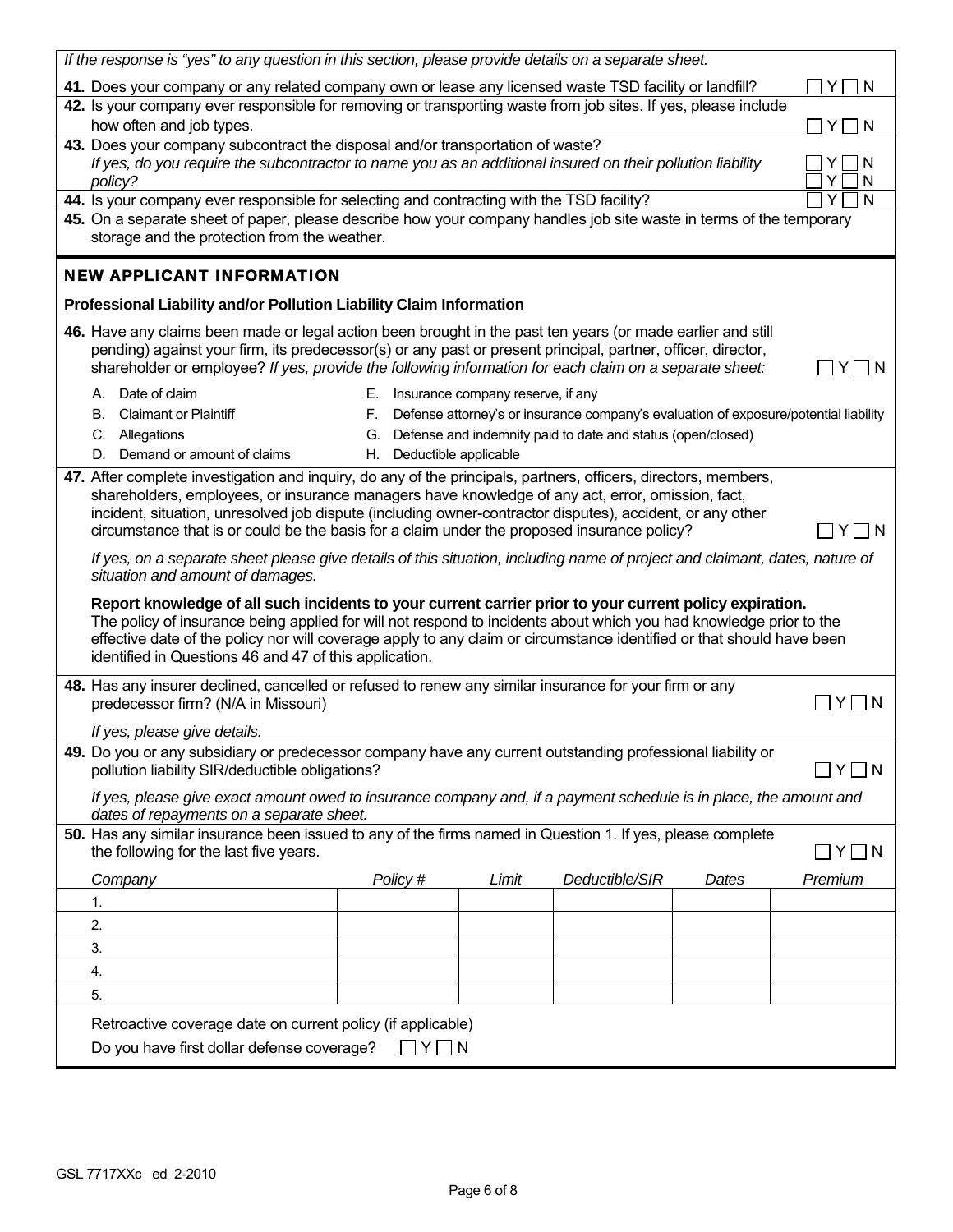| AGENT OR BROKER MUST COMPLETE THE FOLLOWING |                         |                        |  |  |  |  |  |
|---------------------------------------------|-------------------------|------------------------|--|--|--|--|--|
| <b>Contact Name</b>                         | License Number          | <b>Expiration Date</b> |  |  |  |  |  |
| Agency Name                                 |                         |                        |  |  |  |  |  |
| Address                                     | Non-Resident License    |                        |  |  |  |  |  |
| <b>Contact Email</b>                        |                         |                        |  |  |  |  |  |
| Phone                                       | <b>Resident License</b> |                        |  |  |  |  |  |
|                                             |                         |                        |  |  |  |  |  |
|                                             |                         |                        |  |  |  |  |  |
|                                             |                         |                        |  |  |  |  |  |

## FRAUD NOTICE—Where Applicable Under The Law of Your State

Any person who knowingly and with intent to defraud any insurance company or other person files an application for insurance or statement of claim containing any materially false information, or conceals for the purpose of misleading, information concerning any fact material thereto, commits a fraudulent insurance act, which is a crime AND MAY BE SUBJECT TO CIVIL FINES AND CRIMINAL PENALTIES (For DC residents only: It is a crime to provide false or misleading information to an insurer for the purpose of defrauding the insurer or any other person. Penalties include imprisonment and/or fines. In addition, an insurer may deny insurance benefits if false information materially related to a claim was provided by applicant.) (For FL residents only: Any person who knowingly and with intent to injure, defraud, or deceive any insurer files a statement of claim or an application containing any false, incomplete, or misleading information is guilty of a felony of the third degree.) (For LA residents only: Any person who knowingly presents a false or fraudulent claim for payment of a loss or benefit or knowingly presents false information in an application for insurance is guilty of a crime and may be subject to fines and confinement in prison.) (For ME residents only: It is a crime to knowingly provide false, incomplete or misleading information to an insurance company for the purpose of defrauding the company. Penalties may include imprisonment, fines or a denial of insurance benefits.) (For NY residents only: and shall also be subject to a civil penalty not to exceed five thousand dollars and the stated value of the claim for each such violation.) (For PA residents only: Any person who knowingly and with intent to defraud any insurance company or other person files an application for insurance or statement of claim containing any materially false information or conceals for the purpose of misleading, information concerning any fact material thereto commits a fraudulent insurance act, which is a crime and subjects such person to criminal and civil penalties.) (For TN & WA residents only: Penalties include imprisonment, fines and denial of insurance benefits.) (For VT residents only: any person who knowingly and with intent to defraud any insurance company or other person files an application for insurance or statement of claim containing any materially false or incomplete information, or conceals for the purpose of misleading, information concerning any fact material thereto, commits a fraudulent insurance act, which may be a crime and may be subject to civil fines and criminal penalties.)

## REPRESENTATION

Applicant represents on its behalf and on behalf of each and every partner, officer, director, member, stockholder, employee and manager that the person completing this application has the authority to do so on behalf of the applicant, and that after full investigation and inquiry, the information contained herein and in any supplemental applications or forms required hereby is true, accurate and complete and that no material facts have been suppressed or misstated. Further, it is understood and agreed that the completion of this application does not bind the insurance company to sell nor the applicant to purchase the insurance.

Applicant further acknowledges on its behalf and on behalf of each and every partner, officer, director, member, stockholder, employee or insurance manager:

- 1. A continuing obligation to report to the Company immediately any material changes in all such information after signing the application and prior to issuance of the policy, and acknowledges that the Company shall have the right to withdraw or modify any outstanding quotations and/or authorization or agreement to bind the insurance based upon such changes;
- 2. If a policy is issued, the Company will have relied upon as representations: the application and any supplemental applications, and any other statements furnished to the Company in conjunction with this application, all of which are hereby incorporated by reference into this application and made a part hereof. This application will be the basis of the contract and will be incorporated by reference into and made part of such policy.